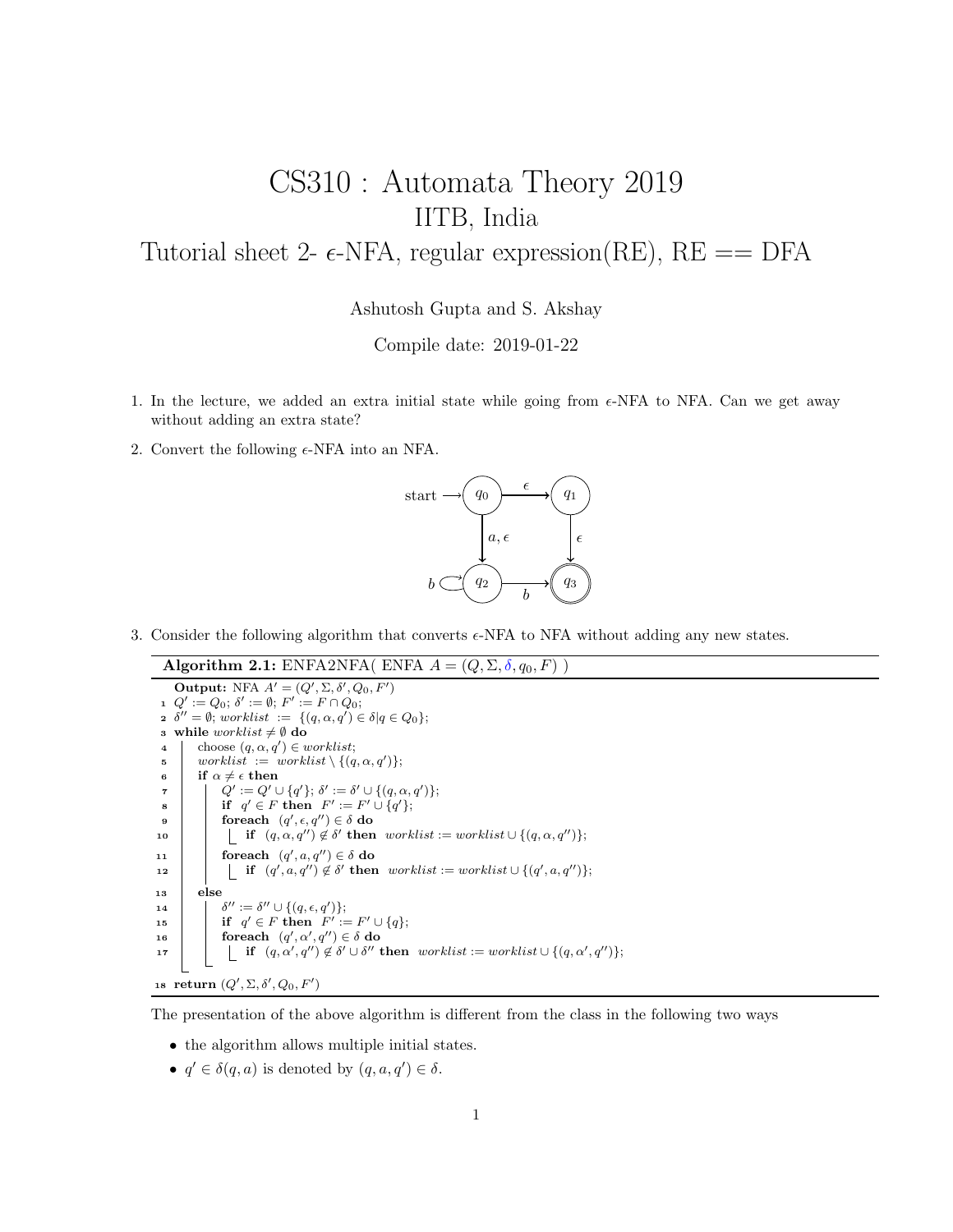Please find the partial implementation of the above algorithm in python nfa-eps2nfa.py on the webpage. Complete the implementation.

- 4. Let us suppose there are n transitions in an  $\epsilon$ -NFA, what is the maximum number of transitions that may be added during translation from  $\epsilon$ -NFA to NFA? Give an  $\epsilon$ -NFA that exhibits the worst case behavior.
- 5. Give regular expressions for
	- (a) the set of binary strings whose number of 0's divisible by five
	- (b) the set of binary strings such that each 00 appears before some 11.
	- (c) the set of binary strings such that no prefix of the stings has the difference between the number of 0s and 1s more than 2
- 6. Give a regex to accept only valid email addresses

A valid email address:

- Must contain only characters from a b 0 1 . @
- No two symbols (. or  $\omega$ ) are consecutive
- Must start with a letter (a or b)
- Has exactly one @
- No digits (0 or 1) after  $\circledcirc$
- At least one . after @
- 7. Give equivalent regular expression for the following DFA. (Please also try using the method presented in Hopcroft Section 3.2.2 )



- 8. Give an  $\epsilon$ -NFA for the following regular expressions. (You may simplify the expression as much as possible.)
	- (a)  $(aa^* + bb^*)^*$
	- (b)  $(ab + ba)(ab + ba)(ab + ba)$
- 9. Default Python3 uses backtracking NFA algorithm. The algorithm records a backtracking point each time it sees a nondeterministic choice and backtracks each time the match fails. There is potential of exponential blowup in the algorithm. Give a regular expression and a string, each less than 80 chars, where you can make Python3 run for at least 10mins.

Here is a code sample for writing regular expression and matching against a string.